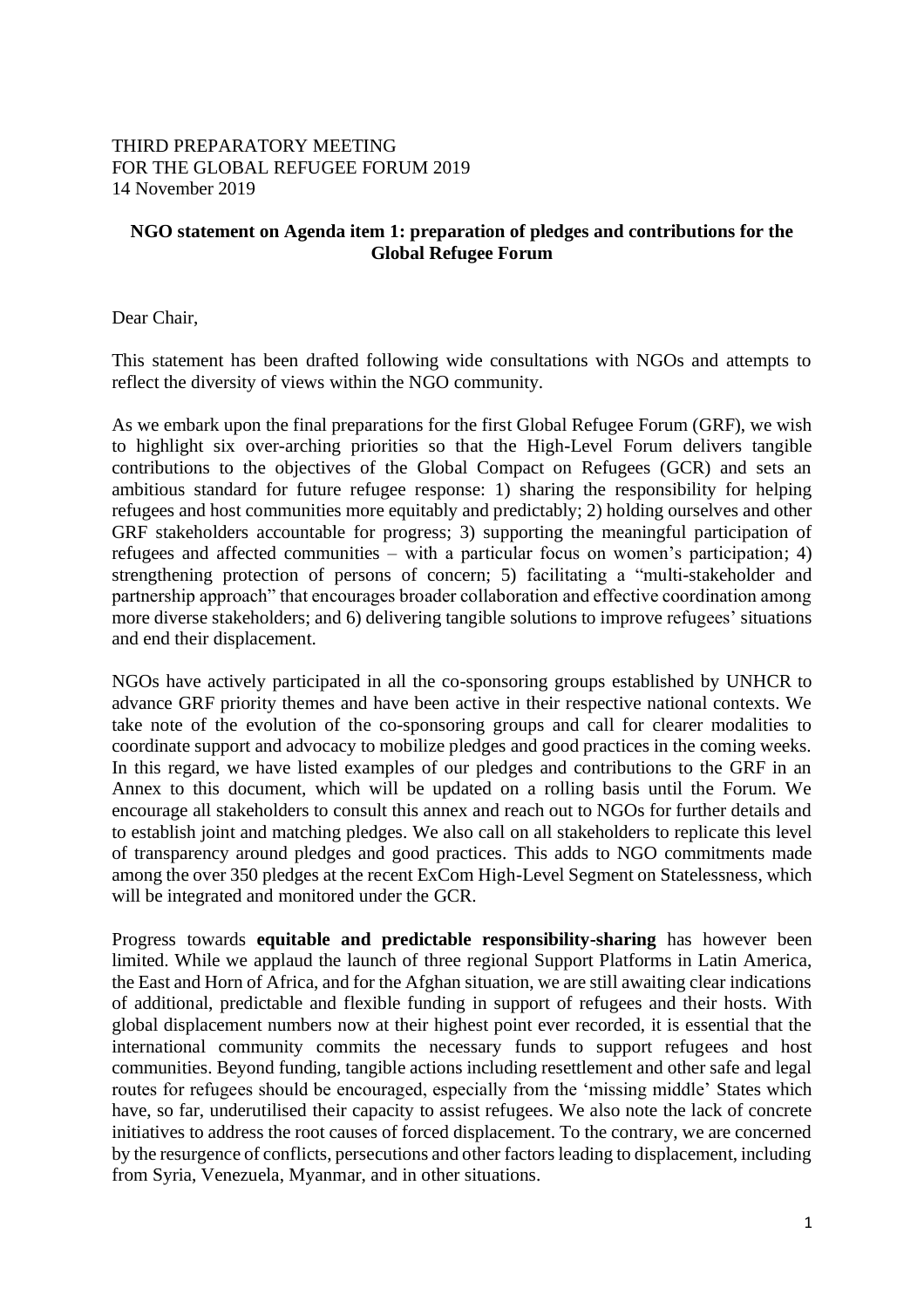With regard to accountability, we again call on UNHCR to take into account NGOs' inputs in finalising the GCR indicators. We find that the current version of the GCR indicators would greatly benefit from a sharper focus on refugee protection and self-reliance, and stronger alignment to the SDG targets and indicators. In this regard, we call on Member States to include refugees in their SDG Voluntary National Reviews and/or locally relevant and accountable National Development Plans as a way to complement the GCR monitoring framework. Committing to include refugees in the SDG follow-up and review process would strengthen the linkages between the GCR and the SDG agenda and help fulfill the promise of greater refugee self-reliance and support to host communities inherent in the GCR. In addition, we would emphasize the need for disaggregated data and recommend that individual rights of those affected by displacement are also tracked as part of the GCR indicators framework. Only when rights of affected people are upheld, are protection and solutions possible in a dignified way.

**The meaningful participation of refugees and other affected people** must be embedded within the final GRF preparations, its results and the operationalization of the GCR. We are encouraged to see opportunities arising for refugee representation in spotlight sessions and high-level panels at the GRF. We also call for more details on how refugees, stateless people and host community representatives can actively co-design GRF pledges at country and global levels, particularly often marginalized groups such as women and girls, youth, elders, people with disability, and LGBTIQ people. Further engagement is also necessary to mitigate the various barriers that hinder the participation and effective consultation of refugees, in particular of the most underrepresented groups. Participation could include the use of video conferencing and other opportunities for remote engagement to include refugees unable to travel. We are keen to know the measures through which the intersection of age, gender, disability and other forms of diversity are taken into consideration to ensure that all related processes and strategies are carried out in an inclusive, accessible, sustained and transparent manner for all refugees. To ensure long-lasting improvements and to build trust and accountability with refugee participants, UNHCR should pledge to evaluate how refugee contributions were incorporated into the planning and outcomes of the GRF. This can form the basis for dialogue and engagement on planning for the next GRF in four years, as well as at high-level refugee meetings in the interim.

We welcome the widespread interest in supporting the **protection capacity** of host countries, including the importance of access to and provision of legal aid services for refugees, in pursuit of the protection of their rights. We call on States and other stakeholders to ensure that legal aid services are an integral part of building protection capacity and systems. We particularly support the impending launch of the Asylum Capacity Support Group as a welcome opportunity to create strong partnerships with NGOs and legal practitioners to strengthen the fairness, efficiency and effectiveness of national asylum procedures, including through access to legal aid. We also support cross-cutting multi-stakeholder initiatives designed to provide practical tools for the development of age, gender and diversity-responsive pledges.

Many useful tools, pledging guidance, frameworks and identification of areas of needs have been developed through the co-sponsorship groups. With less than five weeks to the Forum, we urgently need to use these to collectively mobilize and encourage meaningful pledges and contributions at national and regional level. At the same time, we have yet to see significant contributions to the protection of refugees and vulnerable segments in their host communities.